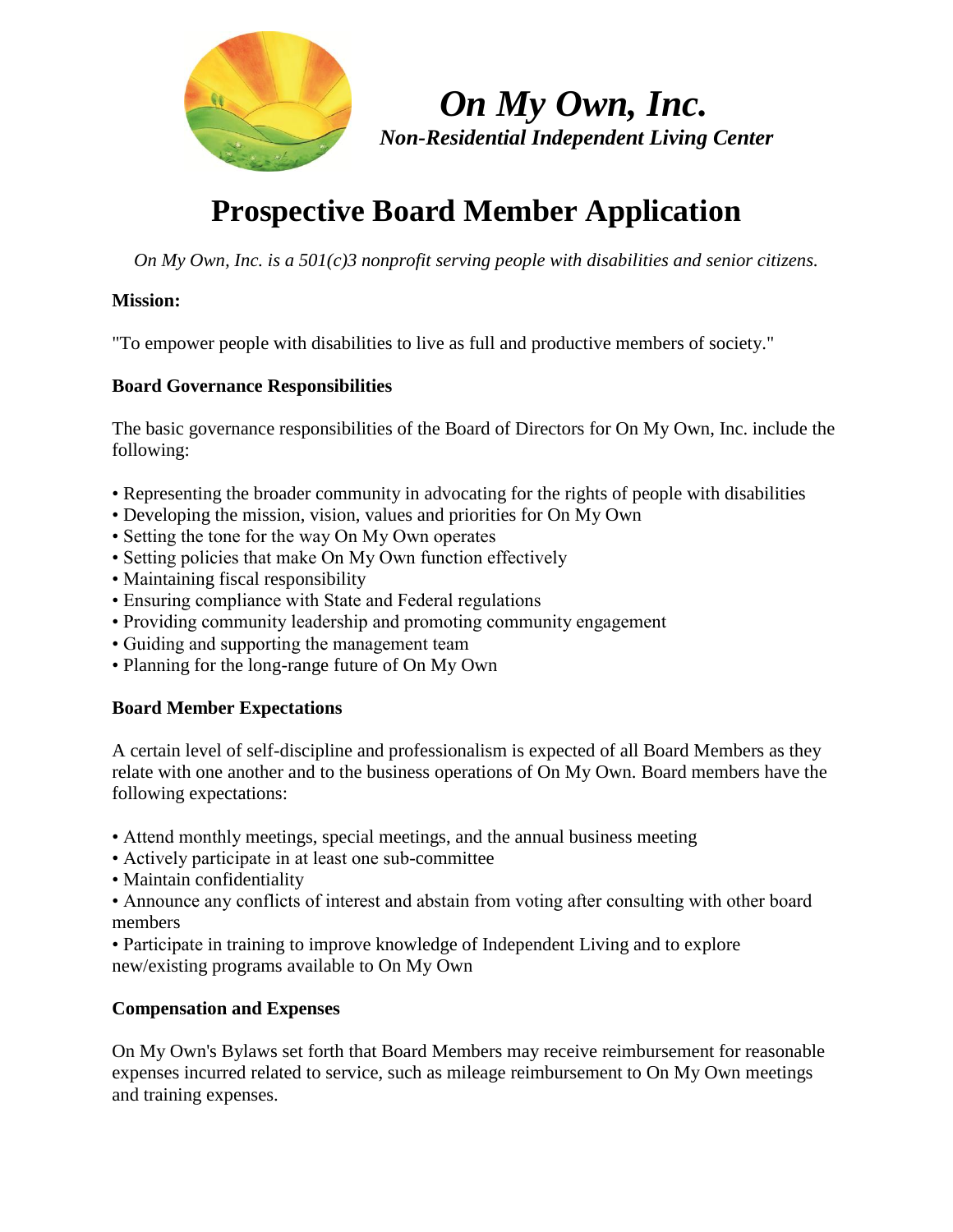

| Date:                                                                                                                                                                               |  |
|-------------------------------------------------------------------------------------------------------------------------------------------------------------------------------------|--|
| <b>Personal Information:</b>                                                                                                                                                        |  |
|                                                                                                                                                                                     |  |
|                                                                                                                                                                                     |  |
|                                                                                                                                                                                     |  |
| <b>Occupation Information:</b>                                                                                                                                                      |  |
|                                                                                                                                                                                     |  |
|                                                                                                                                                                                     |  |
| Relevant Experience and/or Employment: Please attach resume.                                                                                                                        |  |
| Please check any areas of expertise/contribution you feel you can make to further our mission.                                                                                      |  |
| <b>Grant Writing</b><br>Access/ADA Specialist<br>Communications/Social Media<br><b>Policy Development</b>                                                                           |  |
| Health/Medical<br>Accounting/Finance<br>Program Development<br><b>Community Organizing</b>                                                                                          |  |
| <b>Human Resources</b><br>Activism/Advocacy<br><b>Strategic Planning</b><br><b>Community Service</b>                                                                                |  |
| <b>Vocational Rehabilitation</b><br>Education<br>Legal<br>Banking                                                                                                                   |  |
| Nonprofit Experience<br>Fundraising                                                                                                                                                 |  |
| Please list any boards and committees that you serve on, or have served on (business, civic,<br>community, fraternal, political, professional, recreational, religious and social). |  |
| Why are you interested in serving on the On My Own Board?                                                                                                                           |  |
| How do you feel On My Own would benefit from your involvement on the Board?                                                                                                         |  |
|                                                                                                                                                                                     |  |